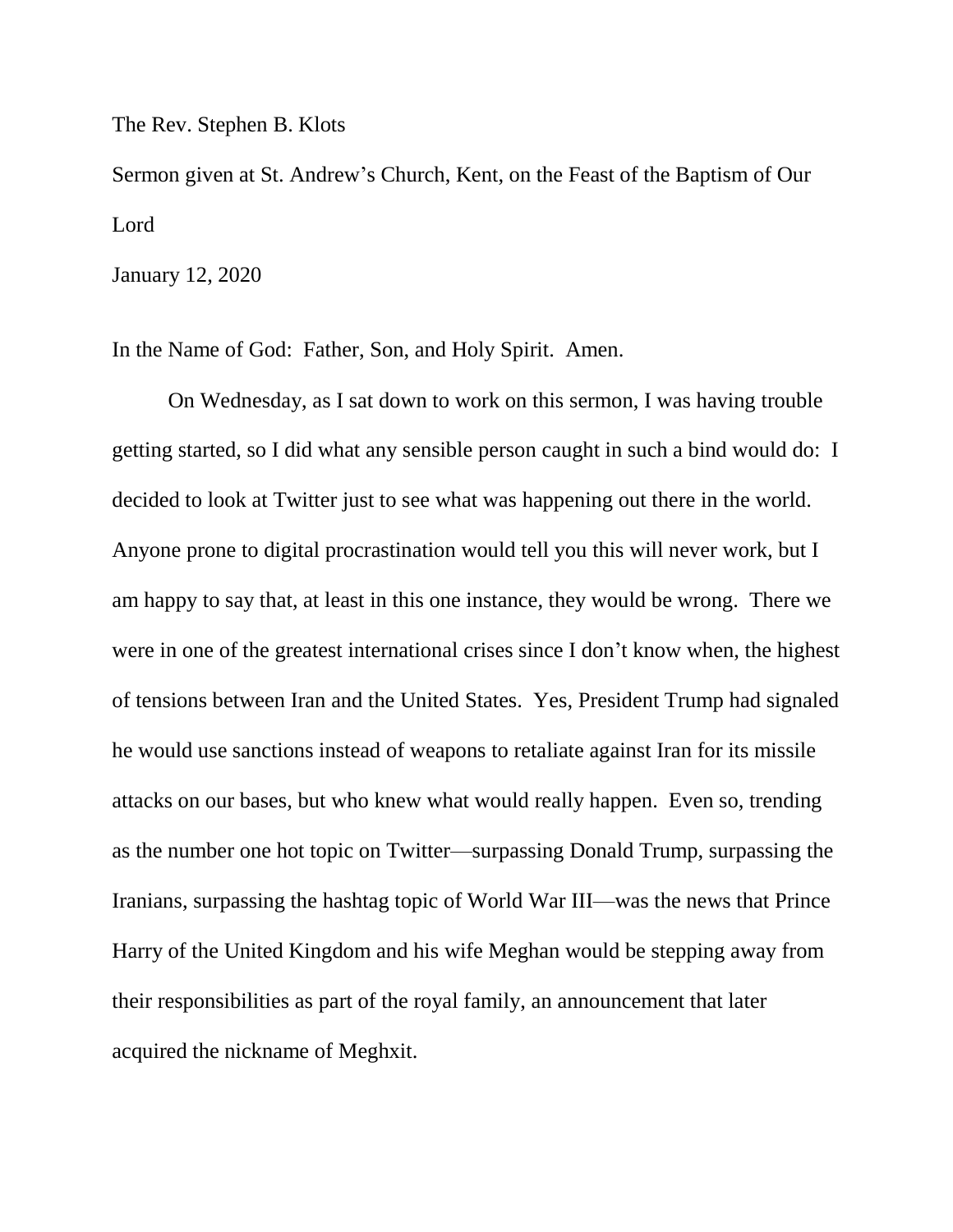I do not know if there is anyone here this morning who considers the inner workings of the royal family to be more important than the threat of nuclear apocalypse. I have to say I was perplexed by this obsession at that moment. I have never particularly been a watcher of the royal family, but, based on any number of *People Magazine*s perused while waiting for an appointment at the barbershop or the dentist, I'm guessing many Americans, despite the events of 1776, feel a certain affinity for the royals. All of this got me to thinking about them especially their role in British life, and particularly the line of succession (since Harry seemed to be removing himself from this line)—so I wasted a little more time with online research and discovered an interesting fact: When Queen Elizabeth passes (something which no one longs for, not even the most indifferent of royal watchers such as I), her son Charles immediately—at that very moment becomes the king. His siblings that day are expected to kiss his ring as a sign of their consent to this. When the coronation service takes place in Westminster Abbey up to a year later, the Archbishop of Canterbury proclaims him and crowns him to be something that indeed he already is: the King of England, Scotland, and Northern Ireland. Thus, the coronation in a formal way initiates him into a role of service to his nation that was his destiny from before his birth.

Quite remarkably, all of this helped me understand this morning's Gospel a little better. There is Jesus as the River Jordan. John the Baptist, recognizing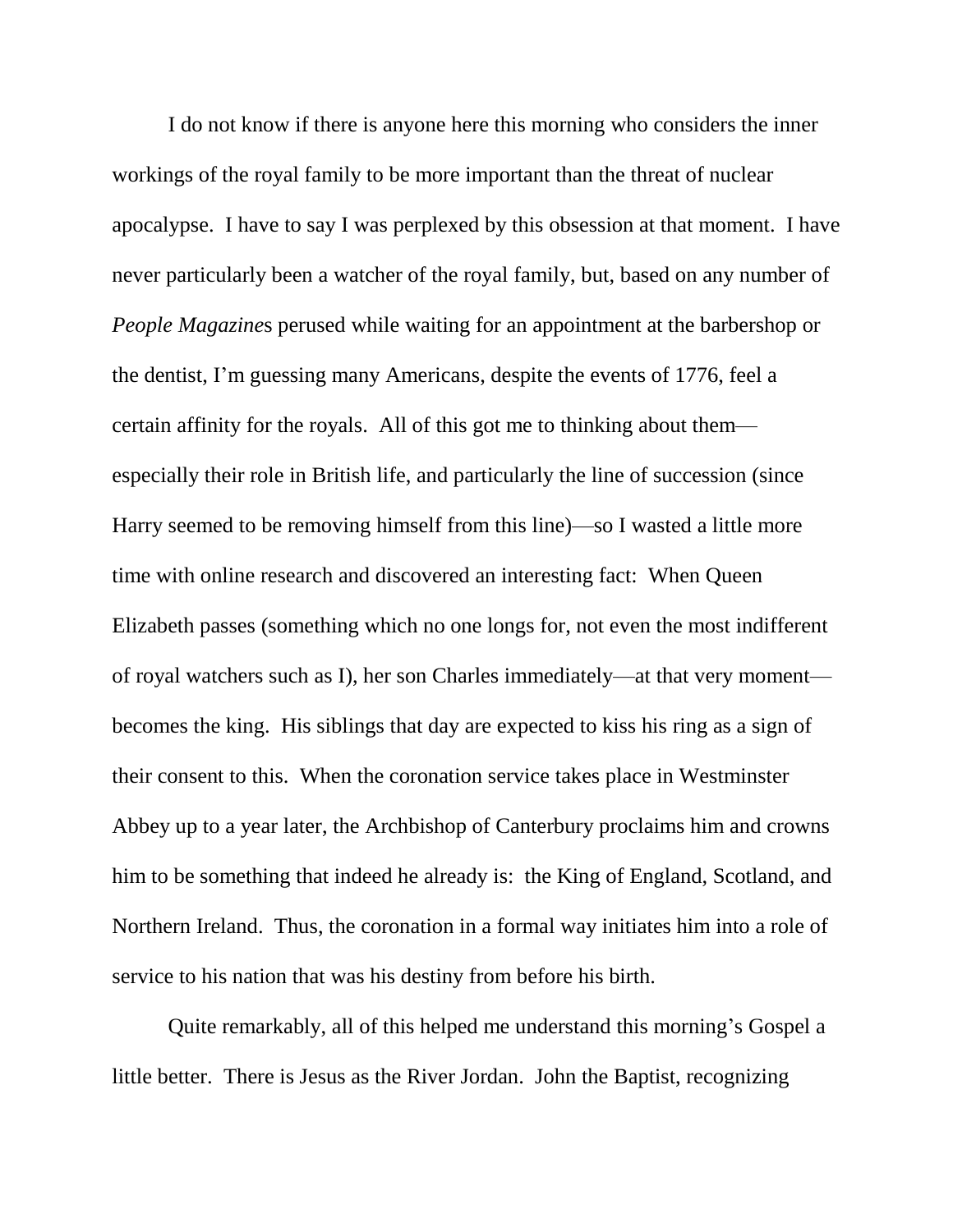Jesus' unique calling or holiness, hesitates to baptize him, but Jesus insists, saying this act is "proper … in this way to fulfill all righteousness." Like John the Baptist, we too—we who have been steeped in the notion that the most important function of baptism is to wash away our sins—something that Peter references in this morning's reading from Acts—we might find it strange that Jesus, the sinless Son of God, insists on being baptized. The reason for this, however becomes clear immediately afterwards, as Jesus comes up out of the water, when he sees the spirit of God descending upon him like a dove, and God proclaims from heaven, "This is my Son, the Beloved, with whom I am well pleased." Much like the Archbishop of Canterbury at a coronation, God is proclaiming, with joy, something that the scriptures have *already* told us to be true, even before Jesus's birth—that this is His Beloved Son, and, having been baptized, Jesus is now ready to begin his life of service—not just to a nation like a worldly king, but indeed to the whole world. He is now ready to embrace that vision of God's Servant, the Messiah, that we heard in this morning's reading from the Prophet Isaiah: "I have called you in righteousness, I have taken you by the hand and kept you; I have given you as a covenant to the people, a light to the nations, to open the eyes that are blind, to bring out the prisoners from the dungeon, from the prison those who sit in darkness."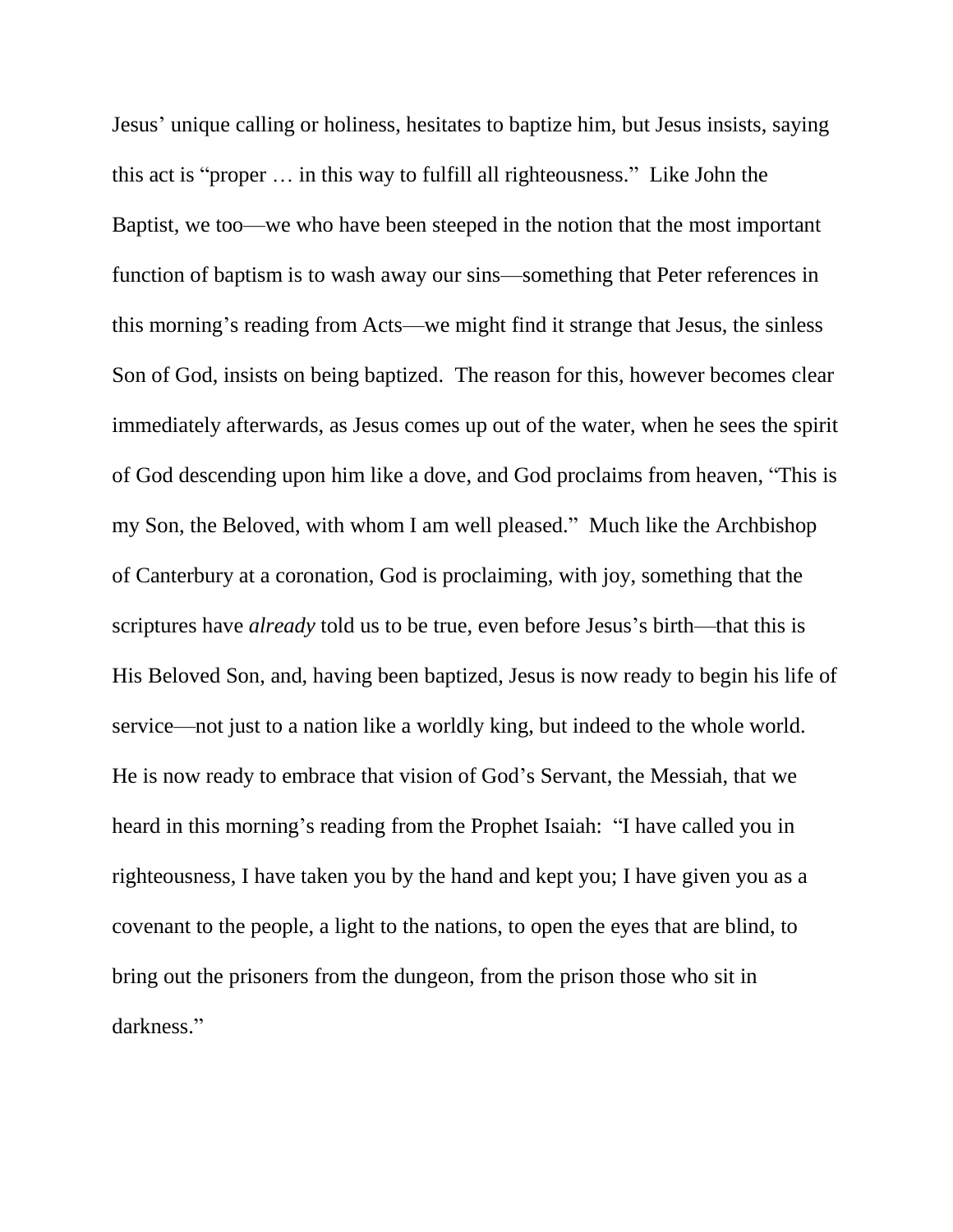Let us hear again the words God spoke at the Baptism of our Lord: "This is my Son, the Beloved, with whom I am well pleased." We need to keep in mind that these words at at baptism are not limited to our Lord Jesus Christ. In that baptism, God proclaimed Jesus' identity, his true identity, as his Beloved Son, and in **our** baptism, in our sacrament that re-enacts the rite which Jesus insisted upon receiving from John the Baptist, **Jesus'** identity becomes **ours.**Thus, it's important—very important—to remember that God in our baptisms said and continues to say these words to us as well: "This is my Son, this is my Daughter, my beloved, with whom I am well pleased."

Now, in no way do I want to deny the other more traditional understanding of baptism as something that washes away our sins, but, in adopting us through Christ into his family, God proclaims something that, like Charles as future King of England, was, in a way, our destiny before we were born. We are God's beloved children. We are part of His royal priesthood. We are blessed and lifted up in baptism. And like Jesus, we now are invited to embrace his work as God's servant, to be "a covenant to the people" and "a light to the nations."

And it is so important that from time to time we are reminded of this. We get bogged down in the affairs of the world and the minutiae of our everyday lives. We become filled with regret—for things we've done to others, for things we've done to ourselves. We are tired—tired of carrying on with all of the burdens and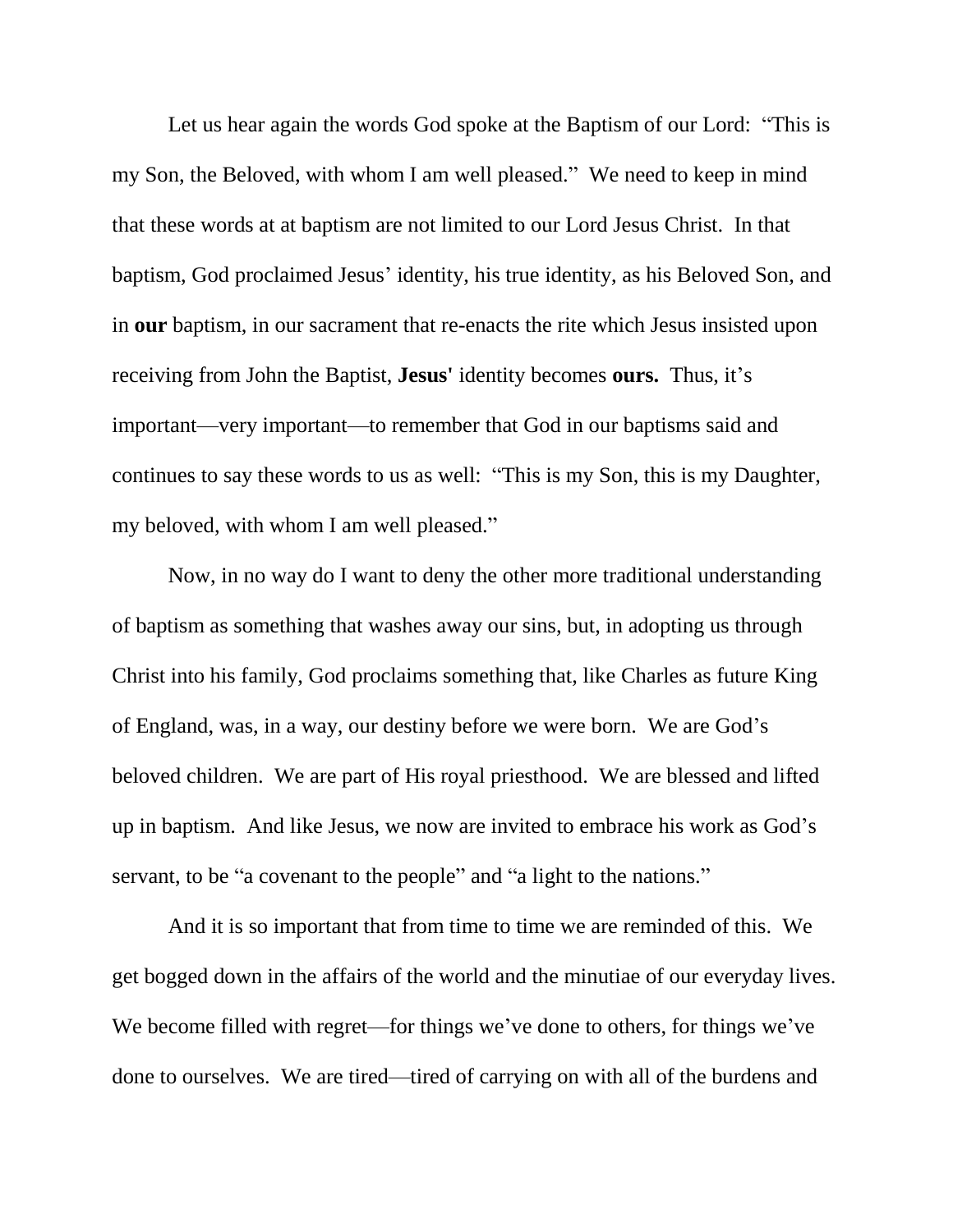responsibilities given to us, and maybe we even become a little cranky and impatient. After all, am I wrong in thinking that each of us has come here this morning with something on our mind, something that is worrying that us, something that is bearing down on us? Life too often becomes like pushing a wheelbarrow filled with heavy stones, and we're so focused on the stones and *not* tipping over our wheelbarrows that we forget who we are—God's beloved children, his holy and beloved sons and daughters, lifted up before and by God in baptism.

I began this today by talking about royalty, so I think it's only fair for me to end it by going to the other end of the spectrum and talking about pigs. Specifically, I'd like to read a poem by Galway Kinnell, an American poet, called "St. Francis and the Sow". It's a poem that says something similar:

The bud stands for all things, even for those things that don't flower, for everything flowers, from within, of self-blessing; though sometimes it is necessary to reteach a thing its loveliness, to put a hand on its brow of the flower and retell it in words and in touch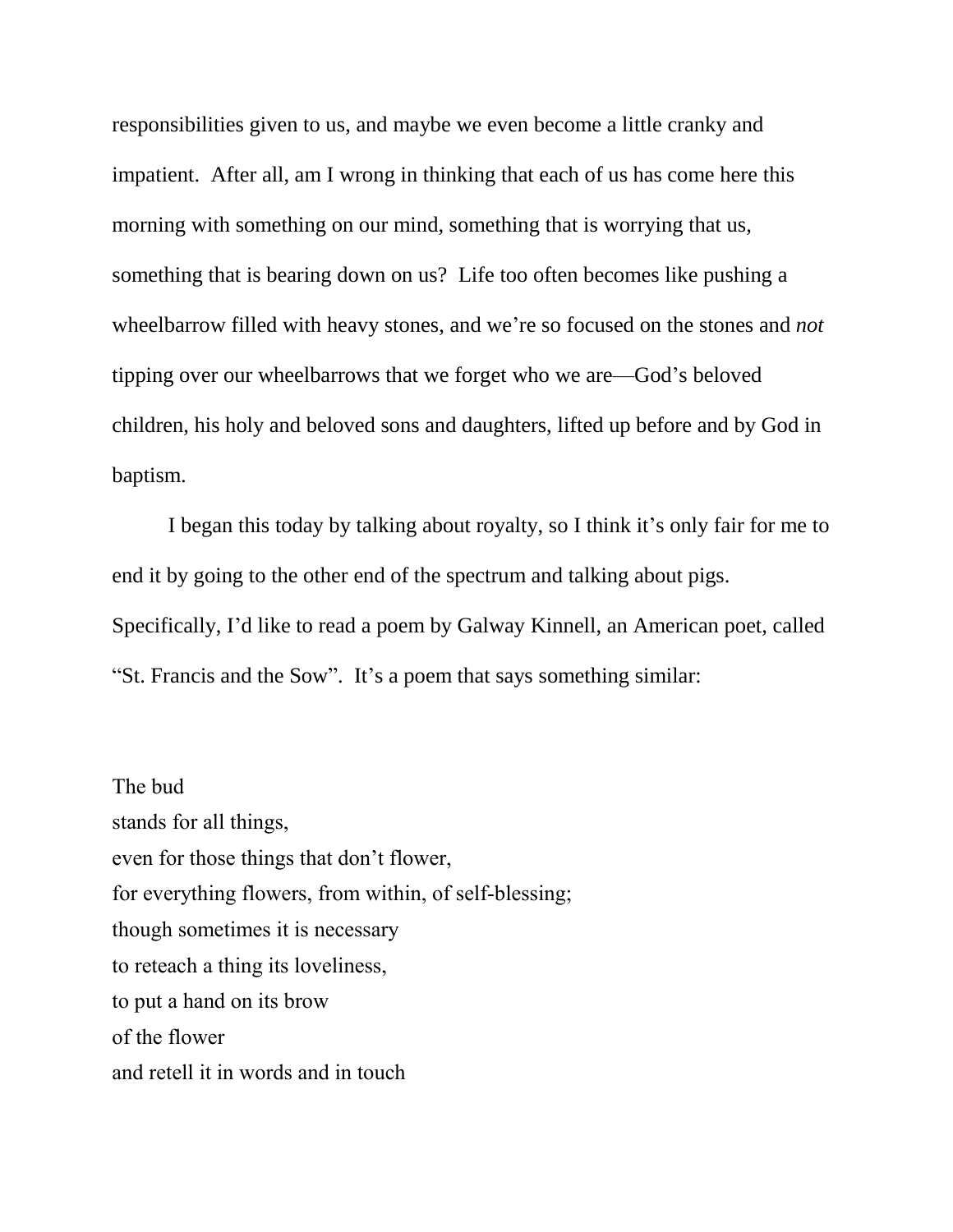it is lovely until it flowers again from within, of self-blessing; as Saint Francis put his hand on the creased forehead of the sow, and told her in words and in touch blessings of earth on the sow, and the sow began remembering all down her thick length, from the earthen snout all the way through the fodder and slops to the spiritual curl of the tail, from the hard spininess spiked out from the spine down through the great broken heart to the sheer blue milken dreaminess spurting and shuddering from the fourteen teats into the fourteen mouths sucking and blowing beneath them: the long, perfect loveliness of sow.

Indeed, sometimes it **is** necessary to reteach a thing—even us—its loveliness, "to put a hand on its brow of the flower and retell it in words and in touch it is lovely." Today is an invitation for us to remember—despite all of our failings and all of the slop of our everyday lives that sometimes makes us feel like that sow—that in God's eyes, we are lovely and we are loved—that God has put his hand on us and blessed us and said, "You are My beloved son. You are My beloved daughter." And in consequence, here today we are invited to His royal banquet, the Sacrament of His Holy Communion, and we are recharged to do His holy work of loving